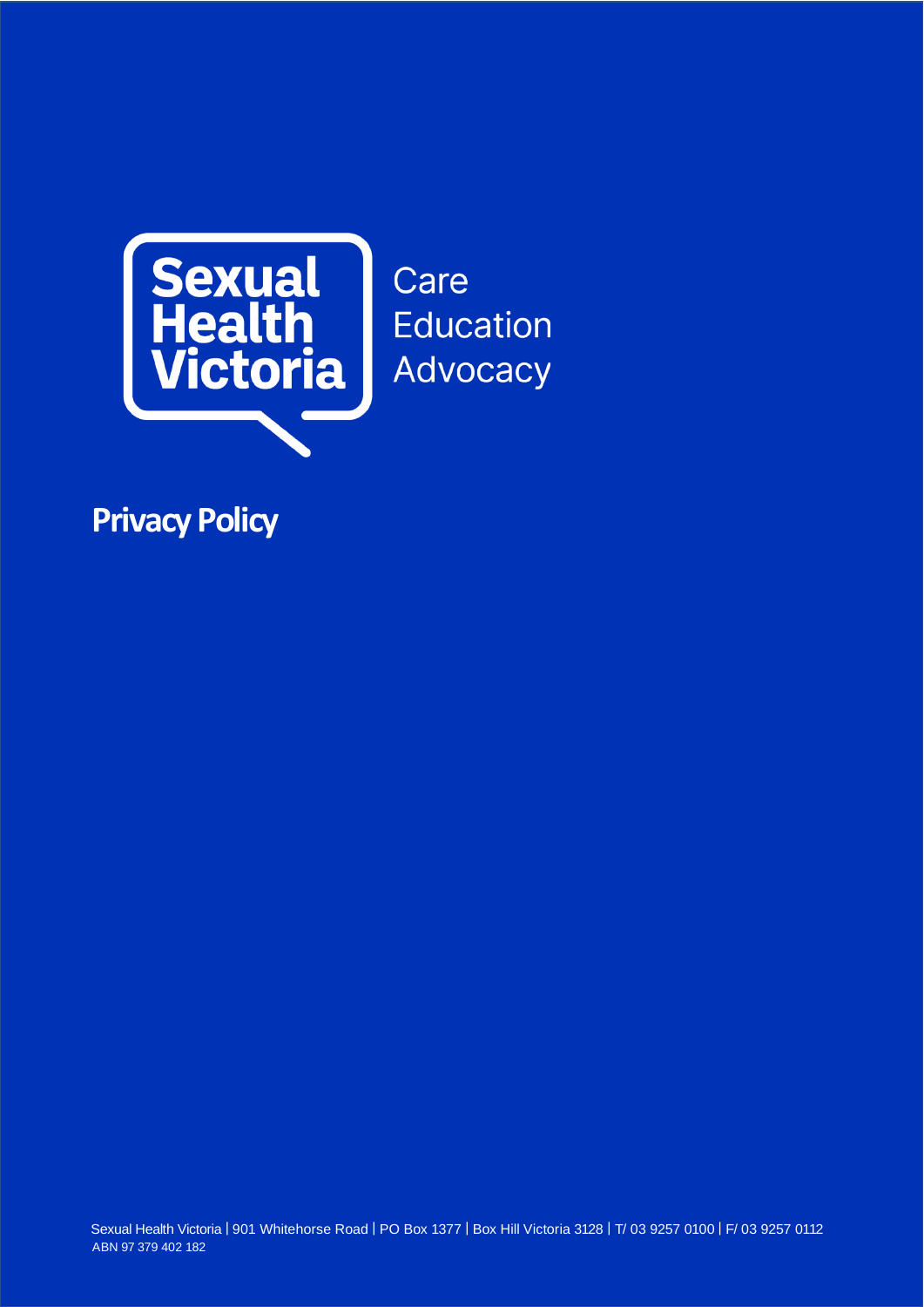## **1. PURPOSE**

The purpose of this privacy policy is to outline the practices adopted by Sexual Health Victoria (SHV) for the management of personal and health information. It is designed to give individuals an understanding of the types of personal information SHV collects, and how it is used, stored, disclosed and able to be accessed.

The policy also outlines how individuals can correct their personal information, which is held by SHV, how to make a complaint about a breach of privacy, and how complaints will be handled.

Individuals who wish to contact SHV about information privacy or their personal information can do so by contacting the Privacy Officer at:

Email: [privacyofficer@shvic.org.au](mailto:privacyofficer@shvic.org.au) Telephone: 03 9257 0128 Mail: P.O. Box 1377 Box Hill VIC 3128

SHV is required to make this policy freely available and in an appropriate form, and accordingly it can be accessed on our public website. Individuals who would like to request a copy of this policy in an alternate form, for example suitable for the vision impaired, or individuals from a non-English speaking background, may do so by contacting our Privacy Officer, and reasonable steps in the circumstances will be taken to provide the policy in an appropriate form.

# **2. LEGISLATION**

SHV is required to meet certain obligations under the Commonwealth Privacy Act 1988 (the Act) and is bound by the Australian Privacy Principles (the APPs) as well as the Victorian Health Records Information Act 2001. The Acts govern how SHV collects, uses, stores and discloses the personal information of individuals, and how they may access or correct their information.

Personal information broadly means information or an opinion about an individual, whether true or not, which could reasonably lead to the identification of the individual in the circumstances. Personal information can include name or address details, dates of birth, telephone numbers, email addresses, financial information such as banking details, or photographic or video material. An individual's name does not have to be included in information for it to constitute personal information. The test is whether the information considered as a whole would enable the individual to be identified.

A special category of personal information is known as "sensitive information", and can include information about race or ethnicity, political opinions or membership, religious or philosophical beliefs, professional or trade association or union membership, sexual preferences or practices, criminal records, health information and genetic/biometric information such as fingerprints. There are additional obligations for the management of sensitive information required by the Act.

Health information means information or an opinion about the health or a disability (at any time) of an individual; an individual's expressed wishes about the future provision of health services to him or her; or a health service provided, or to be provided, to an individual; that is also personal information; or other personal information collected to provide, or in providing, a health service; or other personal information about an individual collected in connection with the donation, or intended donation, by the individual of his or her body parts, organs or body substances; or genetic information about an individual in a form that is, or could be, predictive of the health of the individual or a genetic relative of the individual.

## **3. WHAT KIND OF INFORMATION DO WE COLLECT AND HOLD?**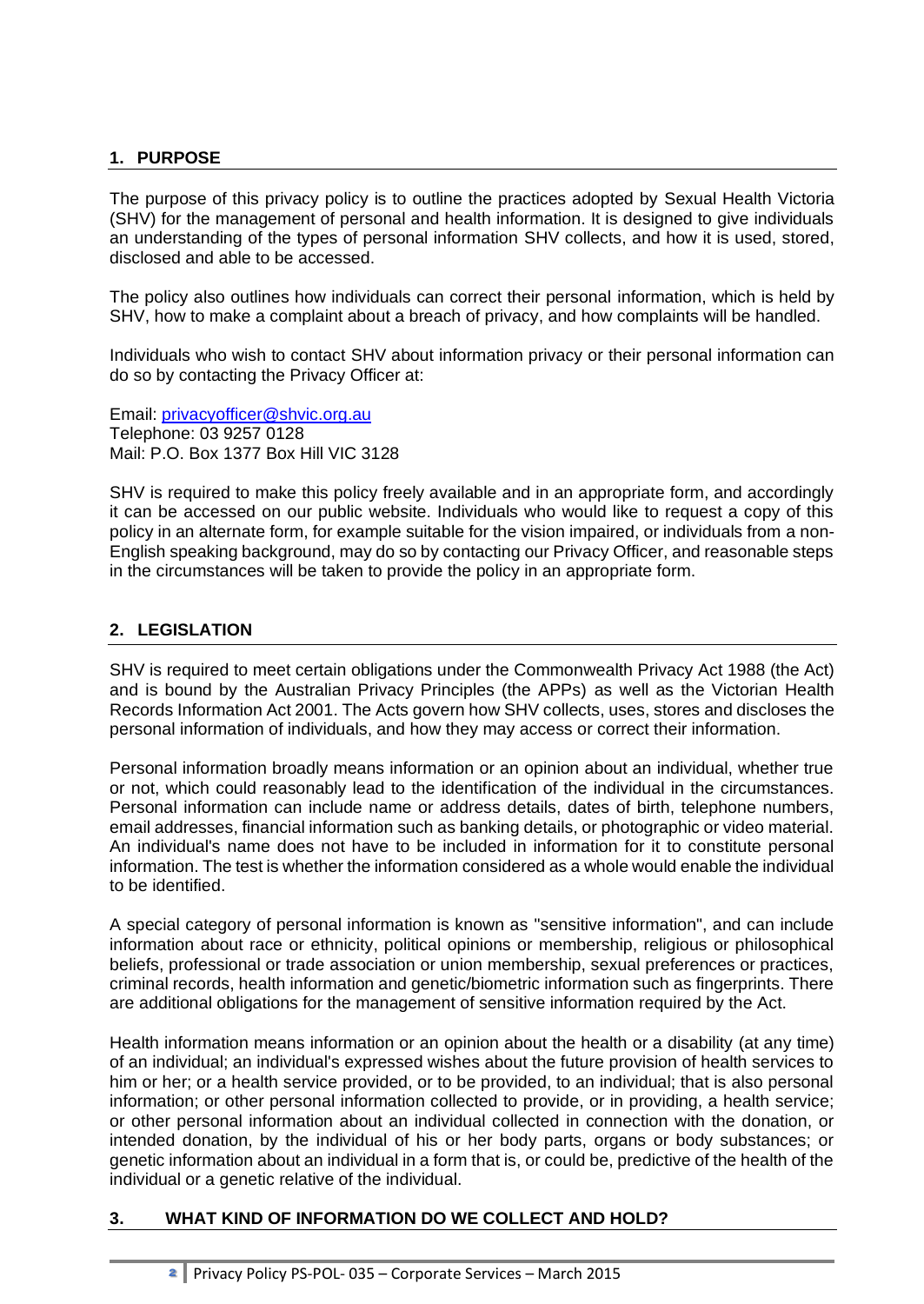SHV collects the personal information of clients, their representatives and next of kin, employees, members of the public and donors, suppliers, contractors and service providers. The personal information collected will depend on the nature of the individual's relationship or interaction with SHV and its staff. SHV will only collect personal information where it is reasonably necessary for, or directly related to, one or more of its functions or activities.

Personal information collected can include names, dates of birth, gender details, address and contact details including email addresses, belonging to our clients, next of kin and other legal representatives. Personal and business details of suppliers and contractors are also collected.

Additional personal information concerning employees which is collected can include job applications, work histories, resumes, educational qualifications, training records, competency assessments, details of salary and wages, training records, performance assessments, counselling details and personnel records. Sensitive information is sometimes collected when appropriate, such as criminal record check details and relevant medical histories for employment purposes.

Health information collected can include incident and accident reports, first aid records, workers compensation claims and documents, rehabilitation and attendance records, medical or other health service provider records, medical histories and other assessments for insurance or employment purposes. We collect information about our clients' health and care needs and their medical history as it relates to the care and services we provide, information about our clients' cultural, religious, linguistic and social needs, information about our clients' interests, hobbies and community activities, and information any potential medical, social or workplace risks involved in providing care and services to the client. Information about third parties is sometimes collected in the context of insurance claims.

# **4. HOW DO WE COLLECT PERSONAL INFORMATION?**

## **Clients**

We usually collect personal information about our clients in the following ways:

- directly from the client and/or their representatives or next of kin
- from clients' health care providers and other persons/organisations who provide care and services to the client
- where relevant, we also collect information about our clients from other care providers and care referral services.

We also receive information from the Commonwealth Government regarding our clients' eligibility to pay certain fees and charges.

## **Employees and service providers**

We collect information about our employees:

- directly from the employees
- through general background check processes such as criminal history checks
- from other sources such as referees and employment agencies.
- Information about suppliers, contractors and service providers and their employees is collected directly from our service providers.

SHV collects personal information by way of several channels or methods. Personal information can be collected when individuals telephone SHV or interact verbally, or make contact by mail or email. It is also collected when individuals access our website or use it to communicate with us. In most cases SHV collects information directly from individuals, however where information about you is collected from another person or organisation, it is dealt with according to the requirements of the Act.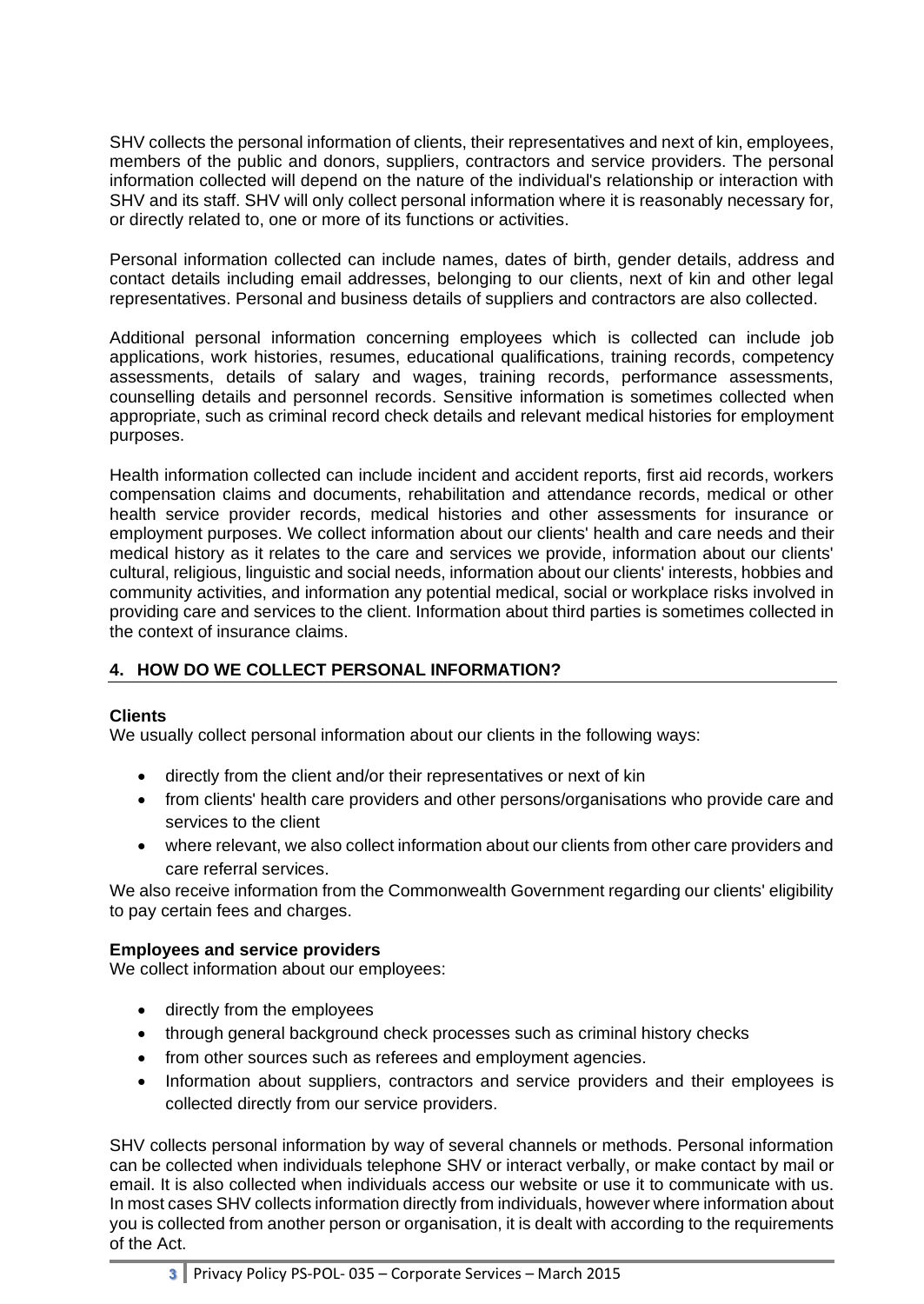Personal information can be collected when individuals use our online "contact us" form, or make enquiries or complaints. It is sometimes collected whether it has been requested by SHV or not, for example when you send us your personal information without us asking for it. Our website uses "Cookies" which collect user information and data for statistical and analytic purposes.

Personal and business details of suppliers, contractors and service providers are collected when they interact with SHV, so that appropriate financial and business records can be maintained. Personal information of job applicants and employees is also collected during the application process (whether or not successful) and during the period of employment, which may also include sensitive information. Health information can be collected when circumstances require that first aid be administered, for administering sick leave or carers leave, or where injury or insurance claims arise.

When personal information is collected, SHV takes reasonable steps in the circumstances to notify the individual (either at or before the time of collection, or as soon as practicable thereafter) or make them aware of certain matters. These "collection statements" are included on all forms that SHV uses to collect personal information, displayed on our website at the point of collection, or relayed via telephone or in person when individuals provide their personal information to us.

SHV must notify you of its identity and contact details, where and in what circumstances your personal information may be collected from another source, whether the collection is required or authorised by law or a Court/Tribunal order, the purposes for which it is collected, the main consequences if some or all of the information is not collected, and to whom the personal information is usually disclosed. SHV must also inform you that its Privacy Policy contains information about how to access and seek correction of personal information, how to make a complaint about a privacy breach, and how complaints will be handled. You must also be informed whether your personal information is likely to be disclosed to overseas recipients, and if it is practicable to do so in which countries they are located.

SHV is required to use its best endeavours to offer individuals the option of not identifying themselves, or using a pseudonym, when they interact with us. This requirement does not apply if we are required by law or authorised by a Court or Tribunal to only deal with individuals who have identified themselves, or where it is impracticable to deal with individuals in this manner.

## **5. HOW DO WE STORE PERSONAL INFORMATION?**

SHV stores information securely both in paper form and electronically at its head office. Authorised staff providing care and services have access to personal and health information electronically and in paper format.

SHV is required to take reasonable steps to ensure that the personal information it collects, holds, uses and discloses is accurate, up to date and complete, with reference to the purpose for which it is collected, used or disclosed. Information held by SHV is subject to regular reviews and audits for this purpose. Where it is determined that it is no longer necessary or legally required for SHV to hold and store personal information, reasonable steps are taken to de-identify or destroy the information.

SHV stores information using a combination of physical files and a secure electronic finance and HRI system for personnel and invoicing related records. Security and access protocols are maintained in order to implement reasonable steps to ensure that personal information is protected from misuse, interference, loss, unauthorised access, modification and disclosure. Internal access controls and protocols ensure that only authorised staff can access personal information in circumstances where they are required to do so in the performance of their duties. Our IT system allows electronic file access to be tracked and audited to ensure that only authorised access to personal information has occurred.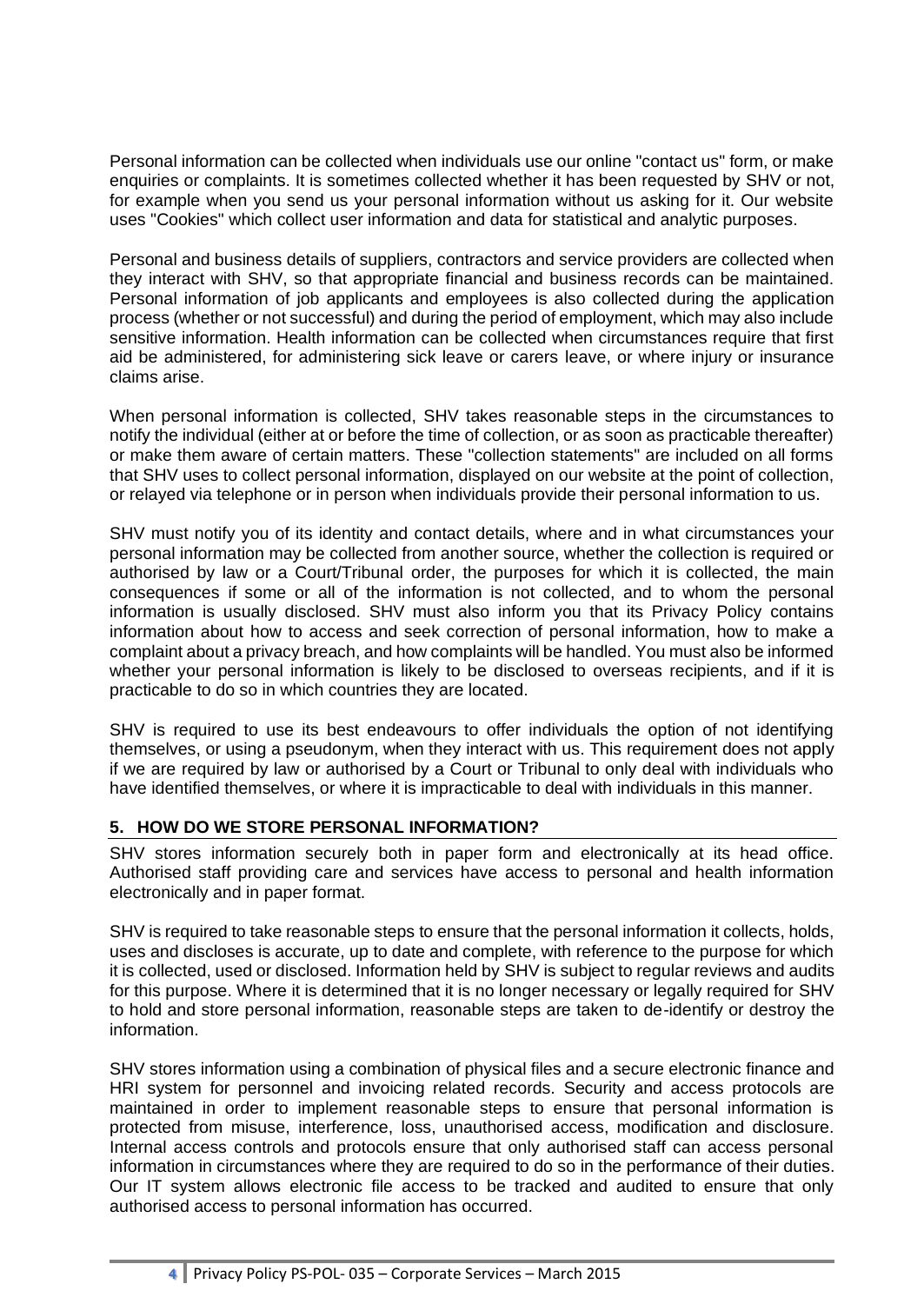Governance mechanisms employed by SHV to ensure the appropriate management of personal information include maintaining a designated privacy officer role, our internal policies and procedures, audit programs, staff communications and training programs. SHV is committed to conducting a Privacy Impact Assessment for any new project where personal information will be handled, or where a significant change to information handling procedures is proposed.

### **6. FOR WHAT PURPOSES DO WE COLLECT, HOLD, USE AND DISCLOSE PERSONAL INFORMATION?**

#### **Use of information**

When SHV holds your personal information, it can only be used for the particular purpose for which it was collected (known as the "primary purpose"), unless certain exceptions apply. Personal information can be used for secondary or other purposes where consent has been obtained, where it is reasonably expected to be used for a related purpose, where required or authorised by law or a Court/Tribunal order, where reasonably necessary for enforcement purposes conducted by or on behalf of an enforcement body, or where certain "permitted general situations" or "permitted health situations" exist.

#### **Permitted General Situations**

Permitted general situations are where circumstances exist involving serious threats to life, health or safety of any individual, or to public health or safety, suspected unlawful activity or serious misconduct, missing persons, legal or equitable claims and alternative dispute resolution processes.

#### **Permitted Health Situations**

Permitted health situations are where a range of specific circumstances apply in relation to the collection, use and disclosure of health information. They will exist where the information is necessary to provide a health service to the individual, and either the collection is required or authorised by or under an Australian law (other than the Privacy Act), or the information is collected in accordance with rules established by competent health or medical bodies that deal with obligations of professional confidentiality which govern activities of the organisation.

A permitted health situation will also exist where the collection is necessary for research relevant to public health or public safety, the compilation or analysis of statistics relevant to public health or public safety, or the management, funding or monitoring of a health service, and:

- those purposes cannot be served by collecting de-identified information,
- it is impracticable to obtain the individual's consent, and
- the collection is either required by or under an Australian law (other than the Privacy Act), in accordance with rules established by competent health or medical bodies that deal with obligations of professional confidentiality which bind the organisation, or in accordance with approved guidelines.

A further permitted health situation will exist if the use or disclosure is necessary for research, or the compilation or analysis of statistics, relevant to public health or public safety, and:

- it is impracticable to obtain the individual's consent to the use or disclosure,
- the use or disclosure is conducted in accordance with approved quidelines, and
- in the case of disclosure the organisation reasonably believes that the recipient of the information will not disclose the information, or personal information derived from that information.

Permitted health situations arise in relation to genetic information about an individual if: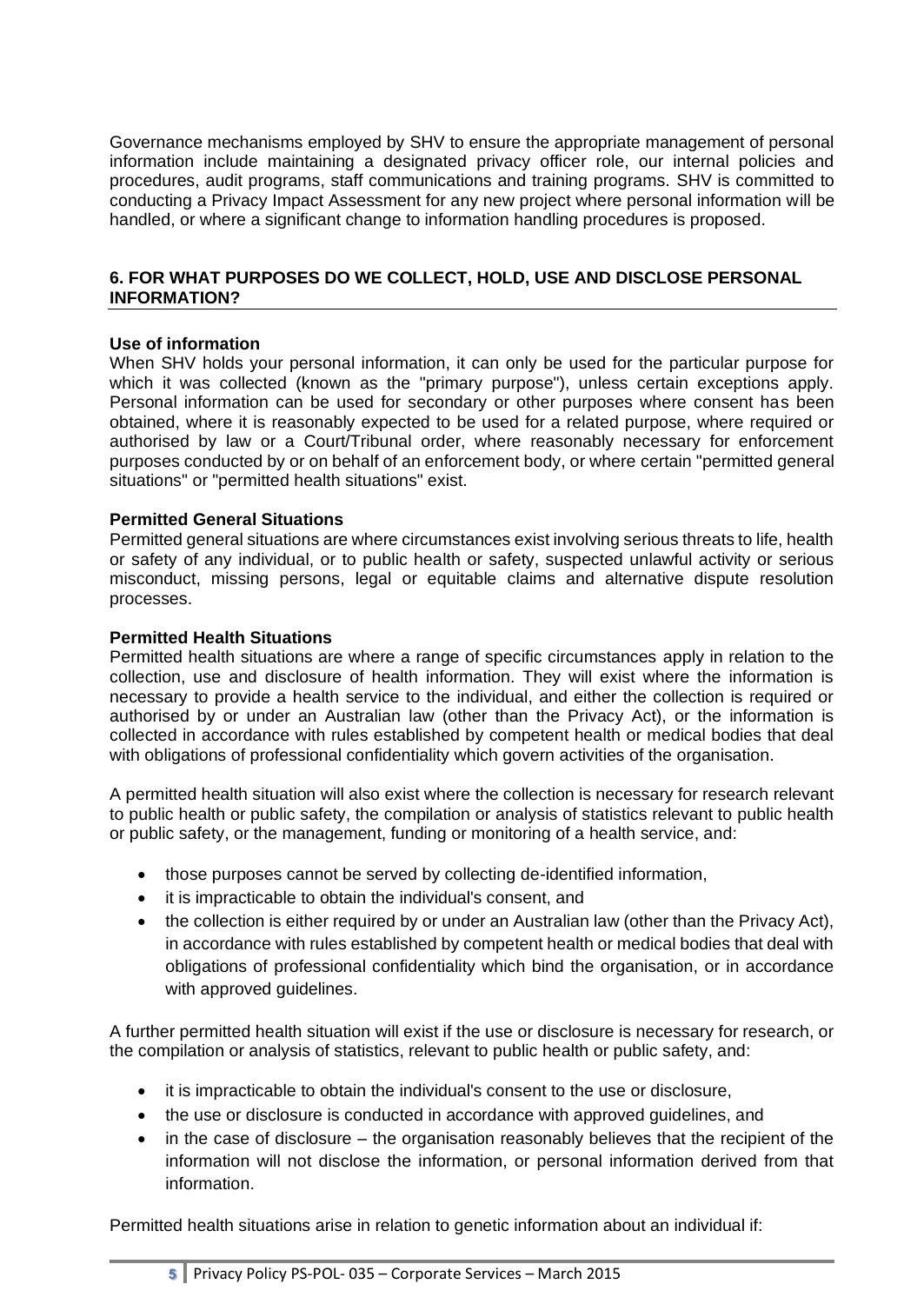- the organisation has obtained the information in the course of providing a health service to the individual,
- the organisation reasonably believes that the use or disclosure is necessary to lessen or prevent a serious threat to the life, health or safety of another individual who is a genetic relative of the individual,
- the use or disclosure is conducted in accordance with approved guidelines, and
- in the case of disclosure the recipient of the information is a genetic relative of the individual.

Finally, a permitted health situation will arise when the organisation provides a health service to the individual, and:

- the recipient of the information is a responsible person for the individual,
- the individual is either physically or legally incapable of giving consent to the disclosure, or physically cannot communicate consent to the disclosure,
- another individual providing the health service (the 'carer') is satisfied that either the disclosure is necessary to provide appropriate care or treatment of the individual, or the disclosure is made for compassionate reasons,
- the disclosure is not contrary to any wish expressed by the individual before the individual became unable to give or communicate consent of which the carer is aware or of which the carer could reasonably be expected to be aware, and
- the disclosure is limited to the extent reasonable and necessary for providing appropriate care or fulfilling compassionate reasons.

SHV uses personal information provided during enquiry processes for the purposes of fulfilling client requests, providing personalised services, maintaining accounts and records, statistical analysis, conducting market research and marketing, and assessing and evaluating the use of our website. Personal information may also be used by SHV in conducting criminal record checking and employment screening, obtaining legal advice, and participating in legal proceedings.

## **7. DISCLOSURE OF OR ACCESS TO INFORMATION**

In most circumstances, SHV is restricted in how it may disclose your personal information. Personal information can only be disclosed for the particular purpose for which it was collected (known as the "primary purpose"), unless certain exceptions apply. Personal information can be disclosed for secondary or other purposes where we have consent to do so, where it is reasonably expected to be disclosed for a related purpose, where required or authorised by law or a Court/Tribunal order, where reasonably necessary for enforcement purposes conducted by or on behalf of an enforcement body, or where "permitted general situations" or "permitted health situations" as described above exist.

Circumstances where personal information may be disclosed broadly include compliance with statutory obligations, arranging for insurance, progressing insurance claims and meeting occupational health and safety obligations. SHV may disclose personal information of members of the public, clients, suppliers, contractors and service providers which is provided for the purposes of fulfilling client requests, providing personalised services, maintaining accounts and records, statistical analysis, conducting market research and marketing, and assessing and evaluating the use of our website.

Personal information may also be disclosed for residential application assessment, administration of resident agreements, and in some circumstances in obtaining references. Other circumstances where it may be disclosed include complaint management, security purposes, and administration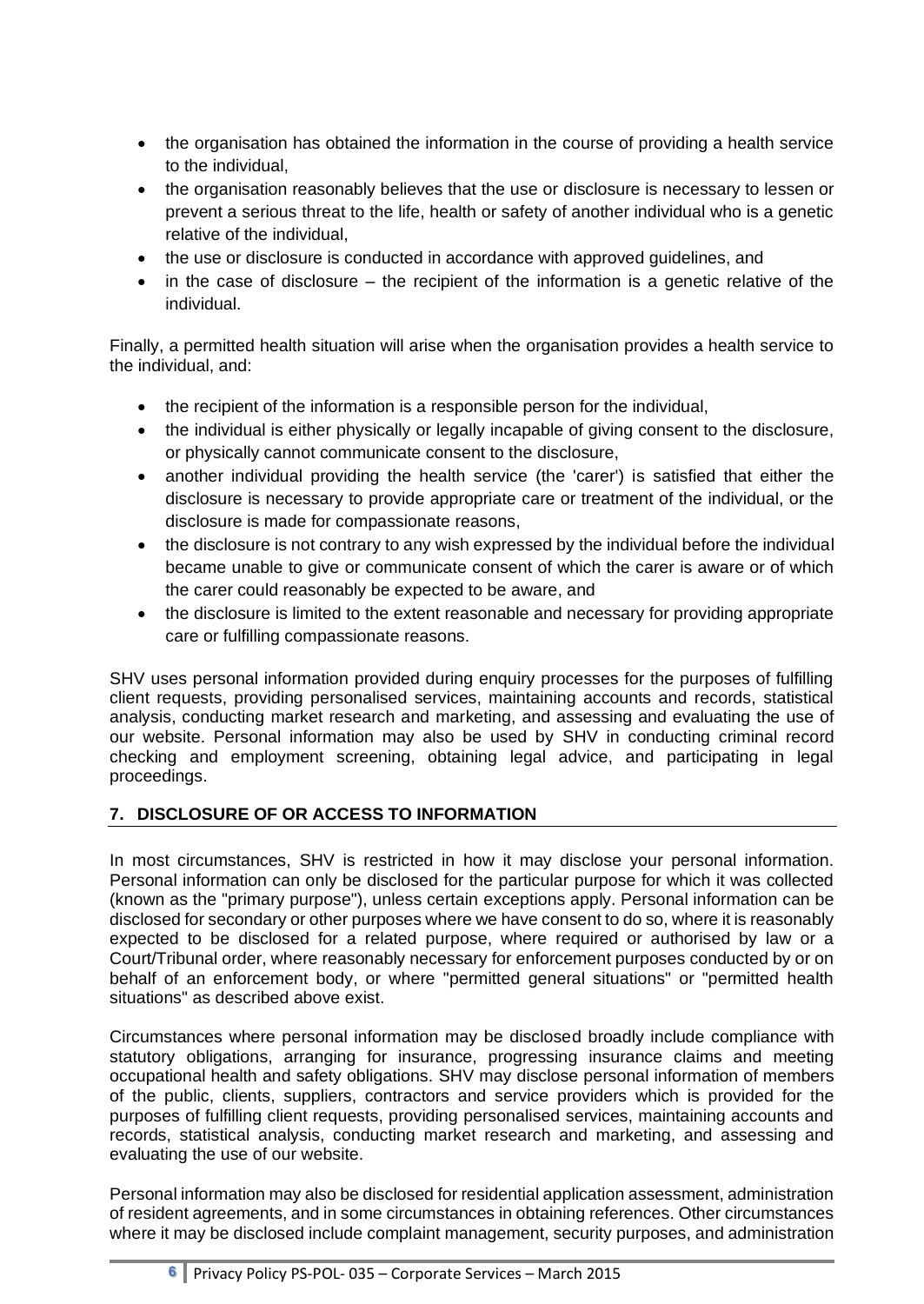of job applications and employment, which may include criminal record checking and employment screening. Personal information may also be disclosed by SHV in obtaining legal advice, and participating in legal proceedings.

Personal information may be given to State and Commonwealth government agencies and other individuals/organisations including loss adjusters, security companies, insurance companies and health service providers. It will only be disclosed to third parties where permitted by the Act, and only disclosed to SHV staff where necessary for the performance of their duties and where they are authorised to access it.

### **Clients**

We collect, hold, use and disclose personal information about our clients for the primary purposes of providing care and services to our clients.

Where permissible, we disclose clients' relevant personal information other persons/organisations who are involved in providing health services and other care and services to the client. This can include the client's doctor and allied health service providers. It can also include people such as personal care workers.

We also collect, hold, use and disclose clients' information for the following purposes:

- so that we can receive funding from government agencies in respect of our clients
- so that we can improve our services through quality improvement activities such as audits, surveys and other quality improvement activities
- for direct marketing
- for the purposes of obtaining professional advice

#### **Employees and service providers**

We collect, hold, use and disclose information about our employees and services providers for following purposes:

- to administer employment arrangements, personnel development and management responsibilities
- to provide services to our clients
- for quality improvement and marketing purposes
- to meet our legal obligations such as the requirement to obtain criminal record checks for employees involved in providing care to our clients and workplace laws obligations.

#### **8. DIRECT MARKETING**

SHV may use or disclose personal information (other than sensitive information) for direct marketing purposes where it has collected the information directly from the individual, the individual would reasonably expect the information to be used for that purpose, where a simple means for the individual to opt out of direct marketing communications has been provided and where the individual has not done so.

Direct marketing can also occur where SHV has consent to use personal information for that purpose, whether or not the information was collected from the individual, where a simple means for the individual to opt out of direct marketing communications has been provided with each direct marketing communication and where the individual has not done so.

SHV can use sensitive information for direct marketing communications where consent to do so has been obtained.

When SHV uses personal information for direct marketing purposes or to facilitate direct marketing by another organisation, the individual may request not to receive marketing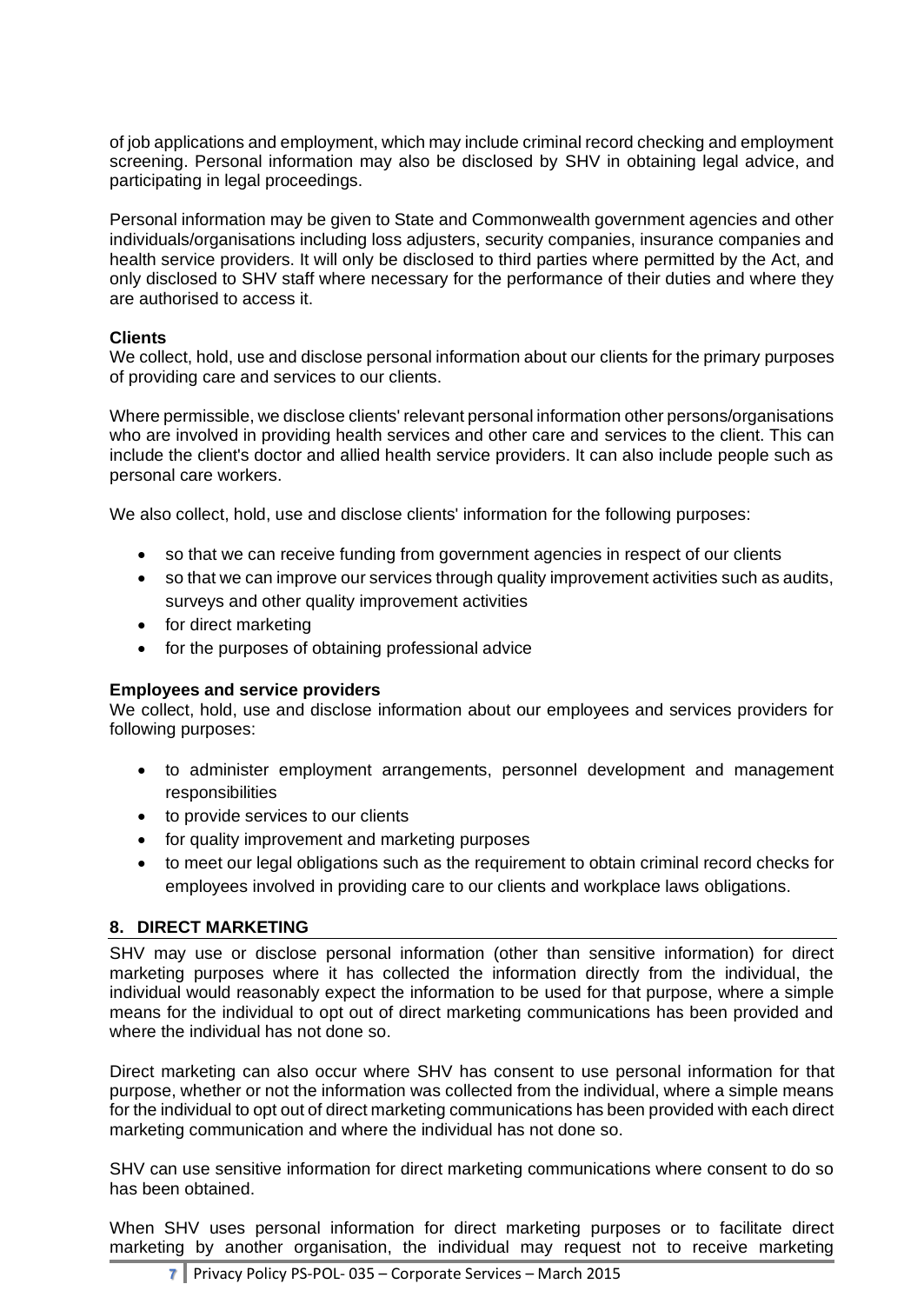communications, request that SHV not use or disclose their personal information to facilitate direct marketing by another organisation, and request that SHV inform the individual of the source of their personal information where practicable or reasonable (or inform the individual that it cannot do so).

SHV cannot charge an individual for dealing with a request not to receive direct marketing communication, that their information not be disclosed to another marketing organisation, or to provide its source of information. It must deal with these requests within a reasonable period of time and will usually do so within seven days.

## **9. HOW CAN YOU ACCESS AND CORRECT YOUR PERSONAL INFORMATION?**

### **Access Requests**

Requests made by individuals to access their personal information held by SHV will generally be granted unless certain limited circumstances apply. Those circumstances may include where it is reasonably determined that granting access would pose a serious threat to the life, health, or safety of an individual or to public health or safety, where granting access would have an unreasonable impact on the privacy of other individuals, where the request is frivolous or vexatious, or where legal proceedings are on foot. SHV may also deny access in some circumstances where it is required to do so by law or access would be unlawful, where commercial negotiations or decision-making processes may be prejudiced, where unlawful activity or serious misconduct is suspected, or where enforcement related activities may be prejudiced.

SHV responds to requests to access personal information within a reasonable period (usually 45 days but often sooner) and gives access to the information in the manner requested where it is reasonable and practicable. If access needs to be refused due to one of the above exceptions, SHV will take reasonable steps in the circumstances to provide access that meets the needs of SHV and the individual, including through using a mutually agreed intermediary.

If access is refused, SHV will give the individual a written notice which sets out the reasons for refusal, how to complain about the refusal, and where it relates to a commercially sensitive decision-making process, the reasons for refusal may include an explanation of the nature of the commercially sensitive decision.

SHV may require that reasonable charges be paid in respect of granting access to personal information, however the charges must not be excessive, and must not apply to the making of the request. Requests for access to personal information can be made by contacting our Privacy Officer directly.

#### **Requests to update or correct**

If SHV holds personal information about an individual, and is satisfied that the information is inaccurate, out of date, incomplete, irrelevant or misleading (having regard to the purpose for which it is held), or the individual requests that SHV correct the information, then SHV will take reasonable steps to correct the information to ensure that it is accurate, up to date, complete, relevant and not misleading.

When SHV corrects personal information that it previously disclosed to someone else, and the individual requests that SHV notify the other person of the correction, then SHV will take reasonable steps in the circumstances to give that notification unless it is impracticable or unlawful to do so. If in some circumstances SHV refuses to correct personal information as requested, it will provide the individual with a written notice that sets out the reasons for refusal, and how to complain about the refusal.

When SHV refuses to correct personal information as requested, and the individual requests SHV to add a statement to their record that the information is inaccurate, out of date, incomplete, irrelevant or misleading, then SHV will take reasonable steps in the circumstances to add the statement to the record in a manner that will make it apparent to users of the information. SHV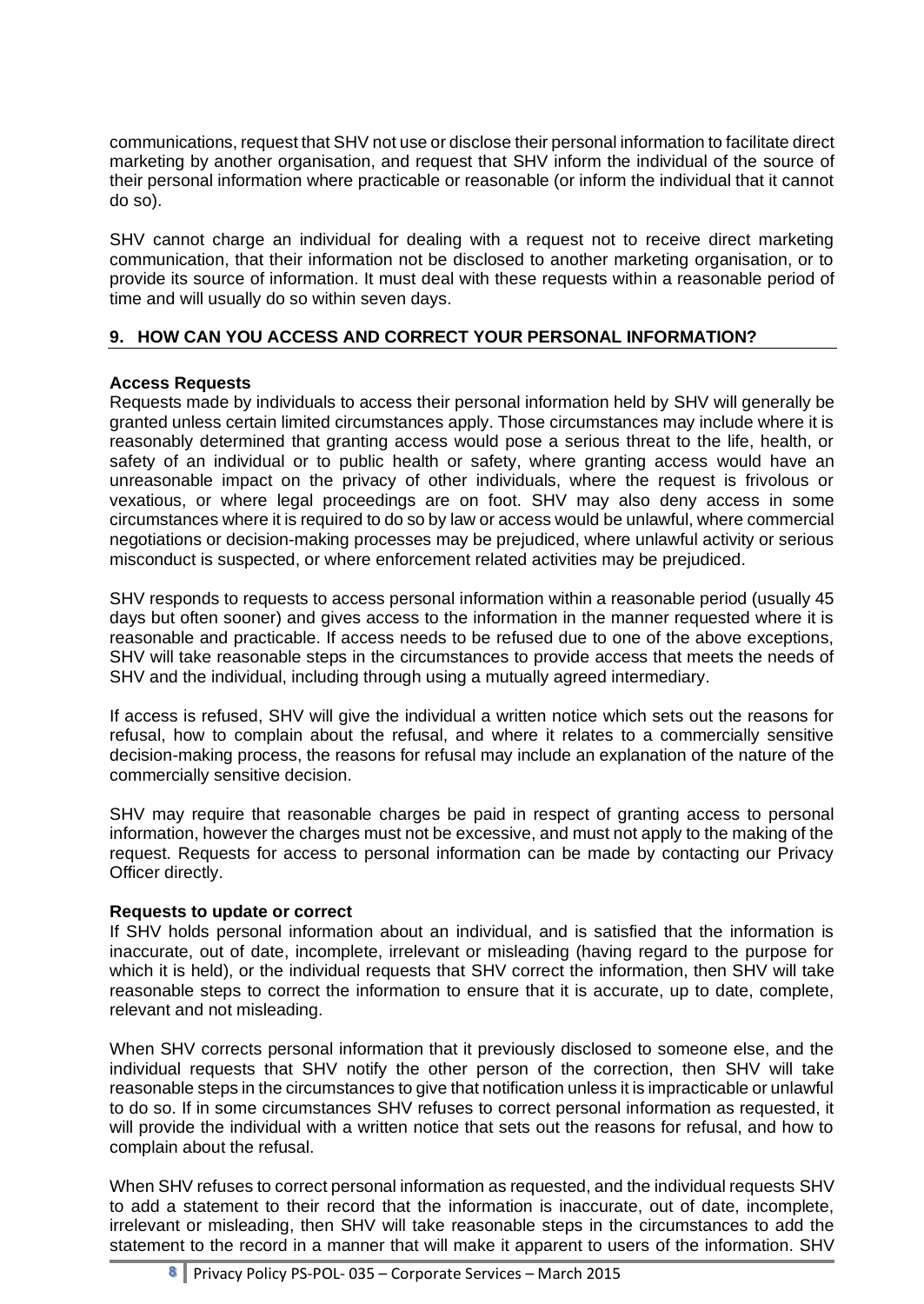will respond to requests to correct/update or add a statement within a reasonable period after the request is made and will not charge the individual for the making of the request, the correction, or the adding of the statement.

Requests to update or correct personal information can be made by contacting our Privacy Officer directly. Requests will usually be met or responded to within 30 days.

### **10. HOW CAN YOU COMPLAIN ABOUT A BREACH OF THE APPS?**

All complaints concerning breaches of the Act and APPs will be examined, and unless they are considered frivolous or vexatious, will be investigated by SHV's Privacy Officer. Complaints should be submitted in writing directly to the Privacy Officer via the contact details on page 1 of this policy. SHV follows dedicated procedures for identifying and reporting privacy breaches, and for receiving and responding to complaints.

SHV's Privacy Officer maintains a complaint register and will investigate complaints concerning the mishandling of personal information, security breaches, and allegations of breaches of the Act and the APPs, and any matters which are referred from the Office of the Australian Information Commissioner (OAIC). Your complaint will be promptly acknowledged and will be dealt with within a reasonable amount of time depending on the complexity of the matter. You will receive updates as to the progress of your complaint if the investigation takes longer than expected. Less complex complaints can usually be dealt with within 30 days, however more complex matters may take longer to resolve.

Where a notification of a breach of privacy, or a complaint about the handling of personal information is received, SHV's Privacy Officer will take immediate steps to contain the breach, which may involve securing or quarantining personal information or SHV files which contain the personal information. A preliminary assessment will be conducted and any necessary actions taken. These actions may include notifying the individual(s) whose personal information is subject of the breach/complaint.

Where the preliminary assessment finds that the matter is complex or of a serious nature, independent investigators and/or legal advisors may be retained to assist with the investigation. All investigations will determine whether or not there appears to have been a breach of SHV's obligations under the Act. At the conclusion of the investigation, recommendations may be made as to changes to information handling practices and protocols within SHV. The complainant (or if the matter was referred by it, the OAIC) will be informed of the outcome of the investigation, any relevant findings, and any actions taken as a result.

If the complainant is not satisfied with the investigation or the outcome, they may make a further complaint to the Office of the Australian Information Commissioner.

Further information can be found at<http://www.oaic.gov.au/privacy/making-a-privacy-complaint>

#### **11. DATA BREACHES**

If there are any IT information breaches or the intentional or unintentional release of any personal information SHV contains such as (but not limited to):

- Tax File Numbers
- Any personal information
- Medicare information
- Student identification